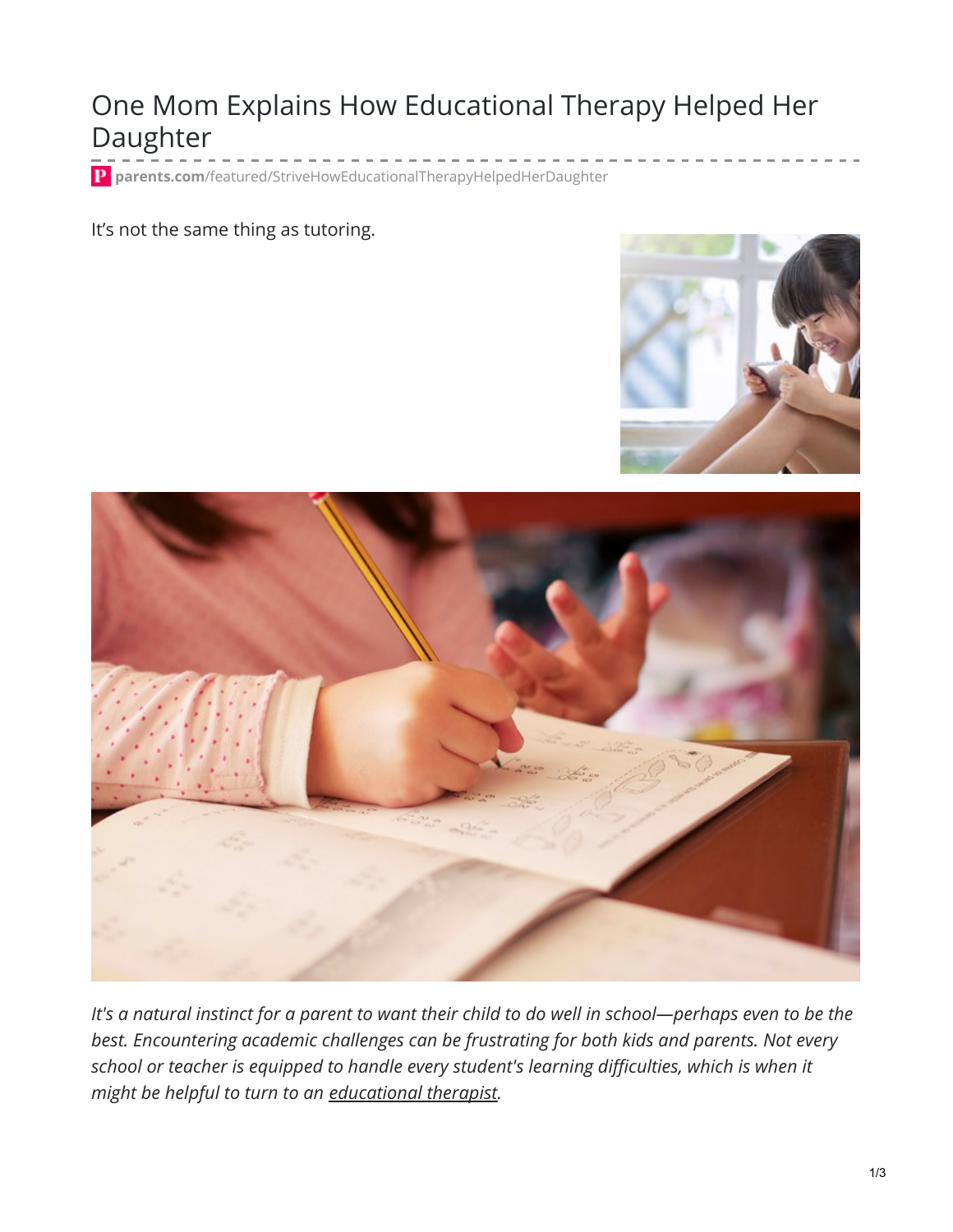*What is [educational](https://www.understood.org/en/learning-attention-issues/treatments-approaches/therapies/what-you-need-to-know-about-educational-therapy) therapy? Though the work does include academics, it is not tutoring. Educational therapists tailor their teaching to the individual, developing plans to address each student's underlying needs, whether it's an issue stemming from behavior, focus, time management, or something else.*

*When Jacqui J. first looked in to educational therapy for her daughter, she wasn't sure how it was that different from tutoring. But after two years of working with an educational therapist, Jacqui's daughter has made huge improvements in her schooling and her confidence. Here's her story:*

When my daughter was in the first grade, she started struggling in math. She told us the words were jumping around on the page. My husband and I thought she might have dyslexia. We had her [vision](https://www.parents.com/health/eyes/common-vision-problems/) checked and were told her vision wasn't balanced. She went to vision therapy, but ultimately, there was nothing wrong with her vision. We then thought her issues were due to the fact that her teacher went on maternity leave midway through the school year; maybe the disruption in teaching was part of the problem.

But my daughter's math issues continued into the second grade. She was muddling through. She was kind of paying attention, kind of not. I was stressed out. The school told us that she was at grade level and that she was fine. Her teacher didn't get hired back after that year, so we thought it was a problem with the teacher.

Third grade started, and things hit the fan. My daughter would run out of steam during math [tests](https://www.parents.com/kids/education/tests/help-kids-ace-tests/), put her head down, and write on her tests, "I'm so stupid. Why was I born?" Two weeks into the school year, we got a call from her teacher, who'd been at the school for 20 years. She told us, "There's something wrong here." By that point, we were thrilled that someone was seeing this in our child.

We did a neuropsychological test for my daughter to get a sense of how she learns and found out that she has very high verbal reasoning but she's weak mathematically. The divergence was causing attention difficulties. As expensive as it was, the testing gave us a game plan to create a more supportive learning environment for my daughter.

The neuropsych person [recommended](https://www.kappedtherapy.com/) that we work with an educational therapist, Rachel Kapp. I didn't know much about educational therapy. I wasn't quite sure what it was and how it differed from general [tutoring](https://www.parents.com/kids/education/homework/6-signs-your-child-needs-a-tutor/). When I learned more, what appealed to me was that an educational therapist could help with coursework but also work on the social and emotional aspects of learning.

Rachel has been instrumental in helping my daughter get her math skills up to par. She sits with her one-on-one, goes through skills, and gives her different ways to do problems that might not necessarily be the way they're taught in school. She has helped my daughter see that just because she doesn't know how to do something doesn't mean she's stupid.

After a year of working with Rachel, my daughter decided, "You know what? I don't need